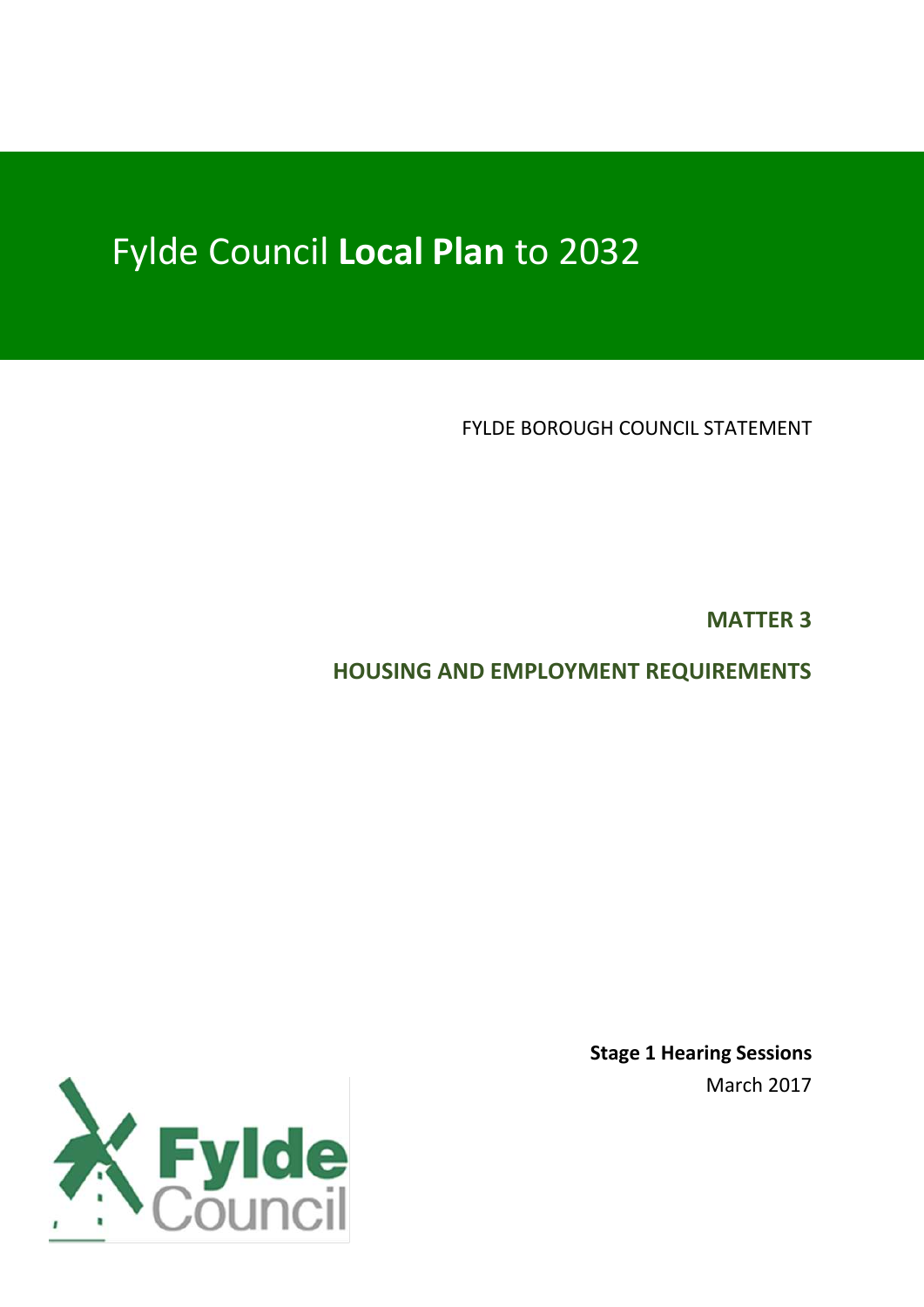## Content

| <b>Matter 3</b>                                                                                                                                                                                     | <b>Housing and employment requirements</b>                                                                                                                                                                                                      |  |  |  |  |  |
|-----------------------------------------------------------------------------------------------------------------------------------------------------------------------------------------------------|-------------------------------------------------------------------------------------------------------------------------------------------------------------------------------------------------------------------------------------------------|--|--|--|--|--|
| Issue 5 - Is the identified overall housing requirement of 7,768 dwellings (370 dwellings per<br>annum) over the Plan period justified and consistent with national policy?                         |                                                                                                                                                                                                                                                 |  |  |  |  |  |
| 23.                                                                                                                                                                                                 | Does the Council's evidence support the use of the figure of 370<br>dwellings per annum (dpa) as its housing requirement in the Plan?<br>In particular:                                                                                         |  |  |  |  |  |
|                                                                                                                                                                                                     | Is it a soundly based figure, supported by robust<br>a.<br>evidence?                                                                                                                                                                            |  |  |  |  |  |
|                                                                                                                                                                                                     | b.<br>Will it ensure that the Plan meets the full objectively<br>assessed housing needs identified in the SHMA?                                                                                                                                 |  |  |  |  |  |
|                                                                                                                                                                                                     | Will it significantly boost housing supply?<br>c.                                                                                                                                                                                               |  |  |  |  |  |
| 24.                                                                                                                                                                                                 | The soundness of specific land allocations and deliverability of sites<br>to meet the housing requirement will be considered at Stage 2 of<br>the Examination. However, on the basis of the Plan as submitted<br>does it confirm that there is: |  |  |  |  |  |
|                                                                                                                                                                                                     | a supply of specific deliverable sites to meet the housing<br>a.<br>requirement for five years from the point of adoption;<br>and                                                                                                               |  |  |  |  |  |
|                                                                                                                                                                                                     | b.<br>a supply of specific, developable sites or broad locations<br>for growth for years 6-10 from the point of adoption?                                                                                                                       |  |  |  |  |  |
|                                                                                                                                                                                                     | If you contend that the plan would not provide for<br>c.<br>either (a) or (b) above (or both) could the Plan be<br>appropriately modified to address this?                                                                                      |  |  |  |  |  |
| Issue $6$ – Whether the amount of employment land (60.6 ha gross as set out in Policy DLF1<br>and 62 ha net in Policy EC1) is appropriate to meet the objectively assessed needs of the<br>Borough. |                                                                                                                                                                                                                                                 |  |  |  |  |  |
| 25.                                                                                                                                                                                                 | Whilst the soundness of individual employment sites will be<br>considered at Stage 2 of the Examination, is the amount of land                                                                                                                  |  |  |  |  |  |

justified, consistent with national policy and supported by robust

and credible evidence?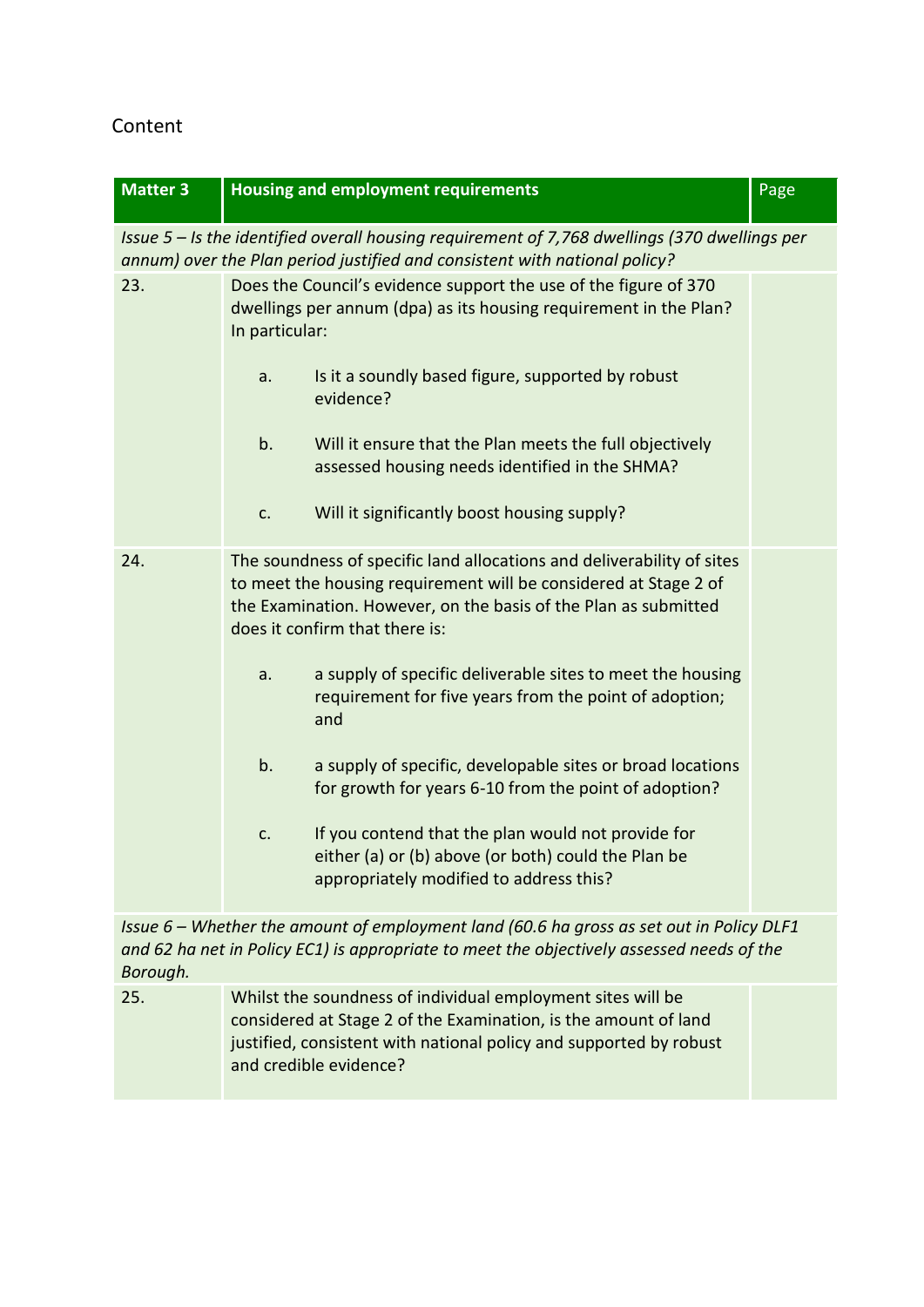#### **Matter 3 – Housing and employment requirements**

#### *Issue 5 – Is the identified overall housing requirement of 7,768 dwellings (370 dwellings per annum) over the Plan period justified and consistent with national policy?*

Yes the identified overall housing requirement of 7,768 (370 dwellings per annum) over the plan period is the most appropriate figure when considered against the alternatives, based on proportionate evidence.

**23. Does the Council's evidence support the use of the figure of 370 dwellings per annum (dpa) as its housing requirement in the Plan? In particular:**

#### **a. Is it a soundly based figure, supported by robust evidence?**

23a.1 The Council's evidence, in particular the SHMA (ED021), Addendum 1, Addendum 2(ED022), the Housing Requirement Paper 2016(ED017) and the Fylde Coast SHMA Briefing Paper: sense check with regards to the Economic Modelling for Fylde (March 2017)(The Briefing Paper) provide robust evidence which support the use of the figure of 370 dpa as the housing requirement figure in the plan.

23a.2 The SHMA has already been examined at the Examination of Blackpool's Core Strategy and was found to be robust pieces of evidence. Blackpool had an objectively assessed needs range of 250- 400 dpa (ED022), slightly lower than Fylde's which was 300-420. An update referred to in the Inspector's Report gave Blackpool a range of 146-410 for the 2012 – 2027 plan period. The Inspector (after considering all of Blackpool's evidence) concluded that, 280 dpa (4,200 dwellings across the plan period) is a soundly based figure for the objectively assessed need for housing in Blackpool.

#### **The Housing Requirement Paper 2016 (HRP)**

23a.3 The Housing Requirement Paper (ED017) page 16 summarises the findings of the SHMA and Addendums 1 and 2 (ED021,22 & 23). The findings of the Briefing Paper are not included in the HRP. Paragraph 66 of the HRP states that using the migration-led scenario which excludes the UPC component as a prudent representation of demographic need would imply a slightly higher base demographic need of 370 dwellings per annum. This represents a comparatively substantial lift, over 50%, from the 2012 SNHP 'starting point' projection of household growth and need of 327dpa. This would essentially support a stabilisation of levels of employment in Fylde. If unemployment rates were assumed to improve modestly this would mean that this scenario would support a slightly stronger level of job growth.

23a.4 The Council has collected additional evidence relating to the Local Economic Context of Fylde which is analysed in some detail on pages 14 to 17 of the HRP. The local economic context of Fylde is considered unusual in many respects. Just as an analysis of market signals can uncover favourable/unfavourable trends, the analysis of the local economy in the HRP describes several unusual factors which need to be taken into account in deriving an appropriate housing requirement number for Fylde.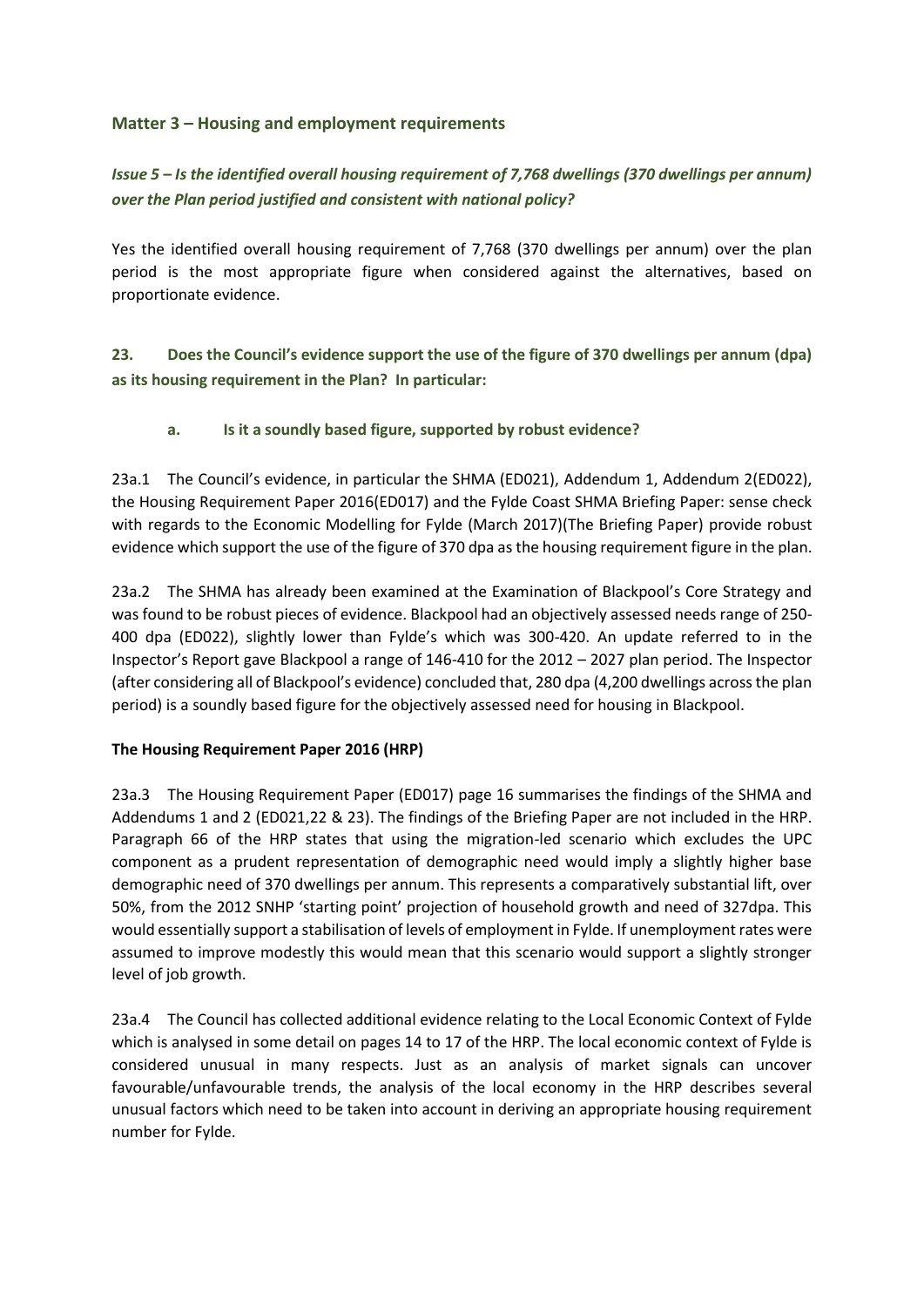23a.5 Fylde's functional economic area is extensive with workers commuting long distances to wellpaid manufacturing/engineering and jobs related to those sectors, the majority of which are located on the borough's boundaries at Warton and Salwick or Whitehills which is only 10 minutes from the M6 via the M55,page 14 (ED017). Also of relevance is the Government's policy on Enterprise Zones. Land at Warton is designated as part of the Lancashire Enterprise Zone, which it is anticipated will create high value jobs in the long term.

23a.6 The Enterprise Zone at Blackpool Airport was designated in April 2016 and aims to provide job-ready students for engineering and advanced technology to support energy businesses on the Fylde Coast.

23a.7 In conclusion, the location and types of employment already in Fylde as well as the purposes of the two Enterprise Zones mean that Fylde's economy (functional economic area) is operational at the national and international level in terms of supply chain, investments and travel to work.

23a.8 The HRP ED017 page 16 and 17 includes a review of the commuting assumptions in the SHMA. Evidence from the 2011 Census reveals that on average approximately 50% of people who work in Fylde also live in Fylde. If this data source is considered to be a more accurate reflection of the local context than the commuting assumptions in the SHMA, then it could have a more significant impact on the outcome(s) ( in terms of a resultant housing requirement) than the employment forecasting in the SHMA. It could reasonably be predicted that for every ten jobs created in the future five workers will choose to live in Fylde, whilst five will choose to commute *ceteris paribus*.

23a.9 It is considered highly likely that this trend will continue to be the case as BAE employees in particular do work at both sites (Warton and Salmsbury) as required and therefore many choose to live equidistant from the two sites around the edge of Preston close to the M6. Also the construction of the new Preston Western Distributor and new junction 2 on the M55 will make it easier for workers to rapidly move between the two parts of the Lancashire Enterprise Zone (Warton and Salmsbury BAE Sites).

23a.10 Finally, with respect to the Duty to Cooperate Fylde Council have provided 14ha of employment land to meet Blackpool's predicted future demand. It could, therefore be reasonably be expected that a considerable amount of any predicted jobs growth (based on land use forecasting rather than employment led forecasting) would draw workers from Blackpool. The Blackpool Airport Enterprise Zone is located on the boundary with Fylde and includes land in both Authority areas. It is anticipated that it will create employment for Blackpool, enabling high levels of unemployment in Blackpool to be reduced.

23a.11 Paragraph 91, page 17 of the HRP (ED017) concludes that it can reasonably be anticipated that likely future employment growth in Fylde will continue to draw substantially from a regional if not national labour market.

23a.12 Pages 18 – 26 of the HRP (ED017) then consider market signals. Evidence and trends relating to land prices, house prices, rents, affordability, rates of development, over-crowding, concealed households, homelessness and the numbers in temporary accommodation are all analysed and apart from rates of development none were demonstrating any negative trends. None of the market signals are indicating an imbalance in the demand and supply of housing.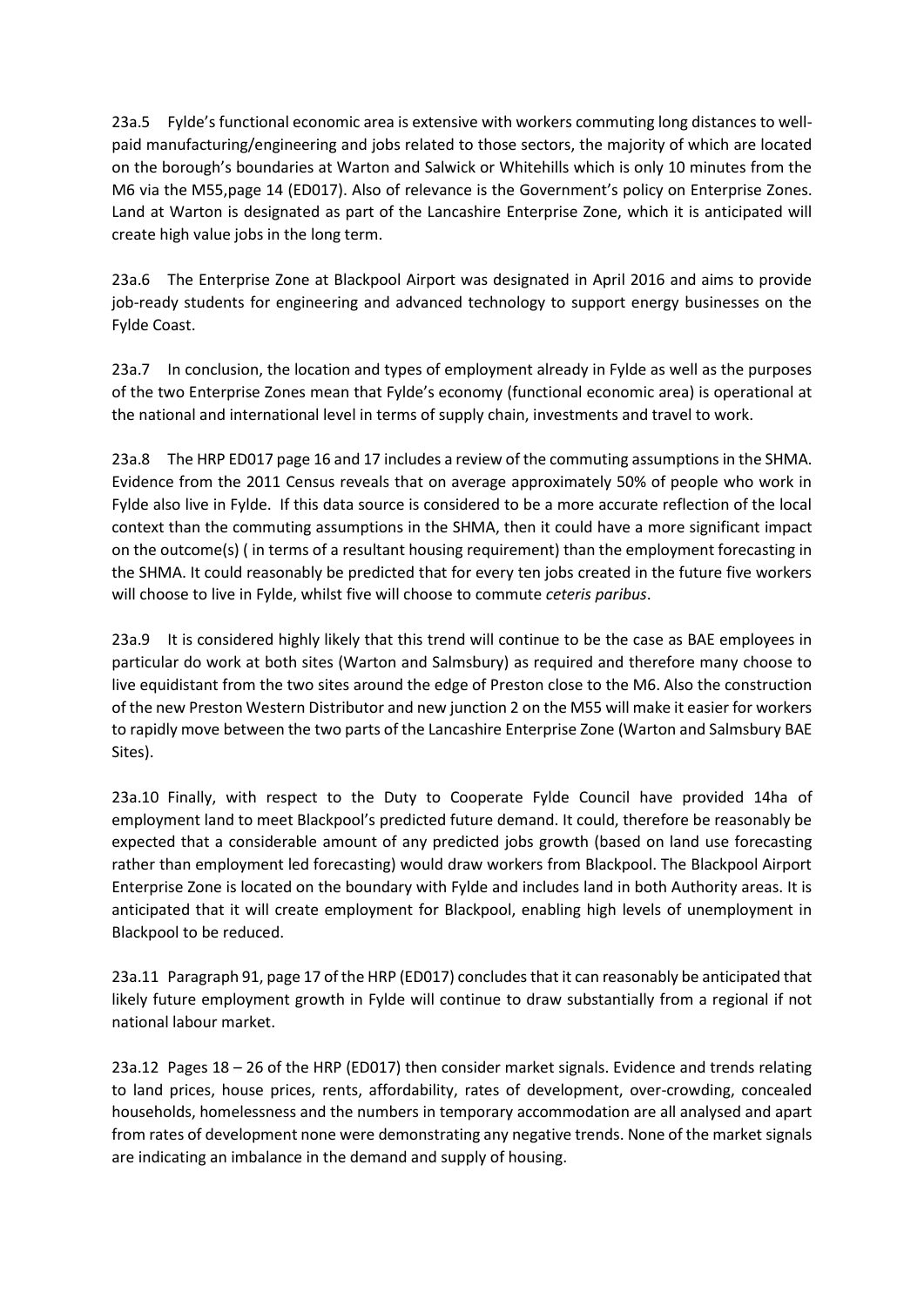23a.13 It can be concluded – paragraph 149, page 29 of the HRP(ED017) that any uplift in the housing requirement figure associated with the trends provided by the market signals, from the level implied by the Household Projections (i.e. PPG starting point) should be relatively modest. The council has considered the market signals and the housing requirement figure of 370 dwellings per annum provides an uplift of 50% above the 2012 projection, and this is partly to reflect the market signals, in particular the need for affordable housing.

23a.14 Finally, overall conclusions in relation to all of the matters evidenced in the HRP(ED017) are presented (from page 29). The identified overall housing requirement of 7,768 dwellings (370 dwellings per annum) over the plan period is justified and consistent with national policy. It is a soundly based figure based on the robust evidence provided by the Council in the Housing Requirement Paper.

23a.15 The Briefing Paper (March 2017) is a headline 'sense check' to establish how the latest economic projections and 2014SNPP and 2014SNHP impact upon the previous assessment of housing need for Fylde set out in the SHMA (ED021), and Addenda 1 and 2 (ED022 and ED023). The evidence in the Briefing Paper confirms that 370dpa remains a robust figure for the objectively assessed need for Fylde. Table 3.3 on page 19 Population and Household Growth Required to Support Average Forecast Job Growth 2011-2032 (adjusted headship rates) suggests a need for 410 dwellings per annum in Fylde over the plan period. Table 2.1 Appendix 2 of the Briefing Paper Implied Growth Based on Variant Labour Force Adjustments 2011-2032 suggests a need for 338 dwellings. The Council's figure of 370dpa which derives from the OAHN range is a step change above the 2012SNHP (238) of 50% and represents a 35% uplift on the latest 2014-SNPP figure (274).

23a.16 The Housing Requirement Figure has been positively prepared and it will provide a significant boost to the supply of housing. It is justified because it is based on proportionate up-to-date evidence and during its preparation various scenarios and ranges of figures were considered. It is effective because the evidence demonstrates that the figure of 370 per annum is deliverable and it is consistent with current national policy as set out in the PPG.

#### **b. Will it ensure that the Plan meets the full objectively assessed housing needs identified in the SHMA?**

23b.1 Yes, the figure of 370 dwellings per annum will ensure that the Plan meets the objectively assessed housing needs identified in the SHMA.

23b.2 The objectively assessed needs in the SHMA are expressed as a range. The figure of 370dpa falls within that range and is aspirational and realistic in line with paragraph 154 of the framework.

23b.3 The 'sense check' provided by the Briefing Paper (March 2017) continues to demonstrate that the figure of 370dpa remains robust given the latest household and economic projections.

#### **c. Will it significantly boost housing supply?**

23c.1 The Local Plan and the Housing Requirement Figure of 370dpa have already significantly boosted the supply of commitments and completions.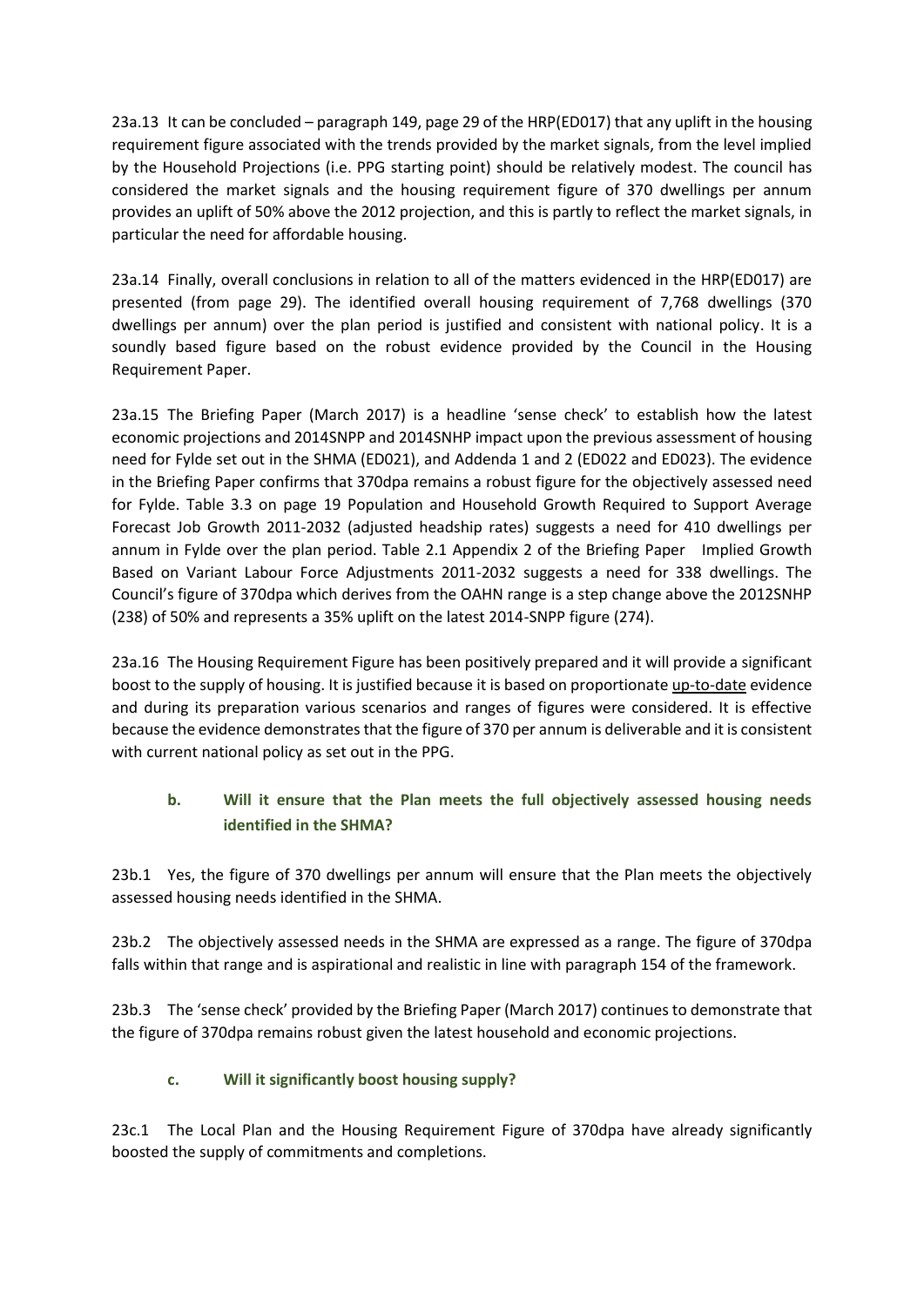23c.2 Page 24 of the HRP(ED017) evidences rates of development in Fylde. At the start of the plan period in 2011 annual completions were very low at 115. They have risen year on year and by January 2017 approximately 330 dwellings had already been completed (in that annual monitoring period).

| Year      | Increase<br>in. | %<br>change<br>in. | Of<br>Completions | Completions as a |
|-----------|-----------------|--------------------|-------------------|------------------|
|           | Commitments     | Commitments        | <b>Dwellings</b>  | %<br>O1          |
|           |                 |                    |                   | Commitments      |
| 2012-2013 | 859-2343        | 173%               | 162               | 7%               |
| 2013-2014 | 2343-3525       | 50%                | 234               | 7%               |
| 2014-2015 | 3525-3864       | 10%                | 207               | 5%               |
| 2015-2016 | 3864-4228       | 9%                 | 304               | 7%               |

Source: FBC Housing Land Availability

23c.3 From Figure 6, commitments (planning permissions) have risen dramatically to over 4,000 dwellings, a total increase of 392%, however, over the same four year period completions have remained at only 7% of commitments. Fylde Borough Council continues to grant permissions on sustainable sites and will continue to do so in order to boost supply but it remains up to the development industry to deliver. The Council has provided an environment where this should be able to happen, by planning for the right homes in the right places.

**24. The soundness of specific land allocations and deliverability of sites to meet the housing requirement will be considered at Stage 2 of the Examination. However, on the basis of the Plan as submitted does it confirm that there is:**

#### **a. a supply of specific deliverable sites to meet the housing requirement for five years from the point of adoption; and**

24a.1 Yes. The supply of housing over the plan period is set out in the Housing Trajectory, Appendix 2 (pages 209 – 214) of the plan. The sites which it is anticipated will deliver in each year are listed, and the delivery each year is shown in the relevant columns.

24a.2 To assist with the interpretation of the Housing Trajectory, an extract of it from the spreadsheet on which it is based, showing the total delivery in the first five years of the plan period following adoption, was supplied as an appendix to the responses to the Inspector's Initial Questions (EL001.b, pages 17 – 19).

24a.3 The assumptions on delivery rates per annum on sites is based on the methodology used in the SHLAA. This was developed based on a forum that included developers and has been amended more recently, based on feedback from the development industry. The SHLAA assumes that 15 homes will be built in the first year of construction and 30 homes in subsequent years. If the site has a capacity of more than 300 homes then it assumes that there will be two developers and the output will be doubled.

24a.4 Only on sites with full planning permission and a signed Section 106 agreement (if applicable) will delivery be anticipated to commence in year 1. Where there is a full planning permission, but the section 106 remains unsigned, delivery is expected to commence in year 2. Sites with an outline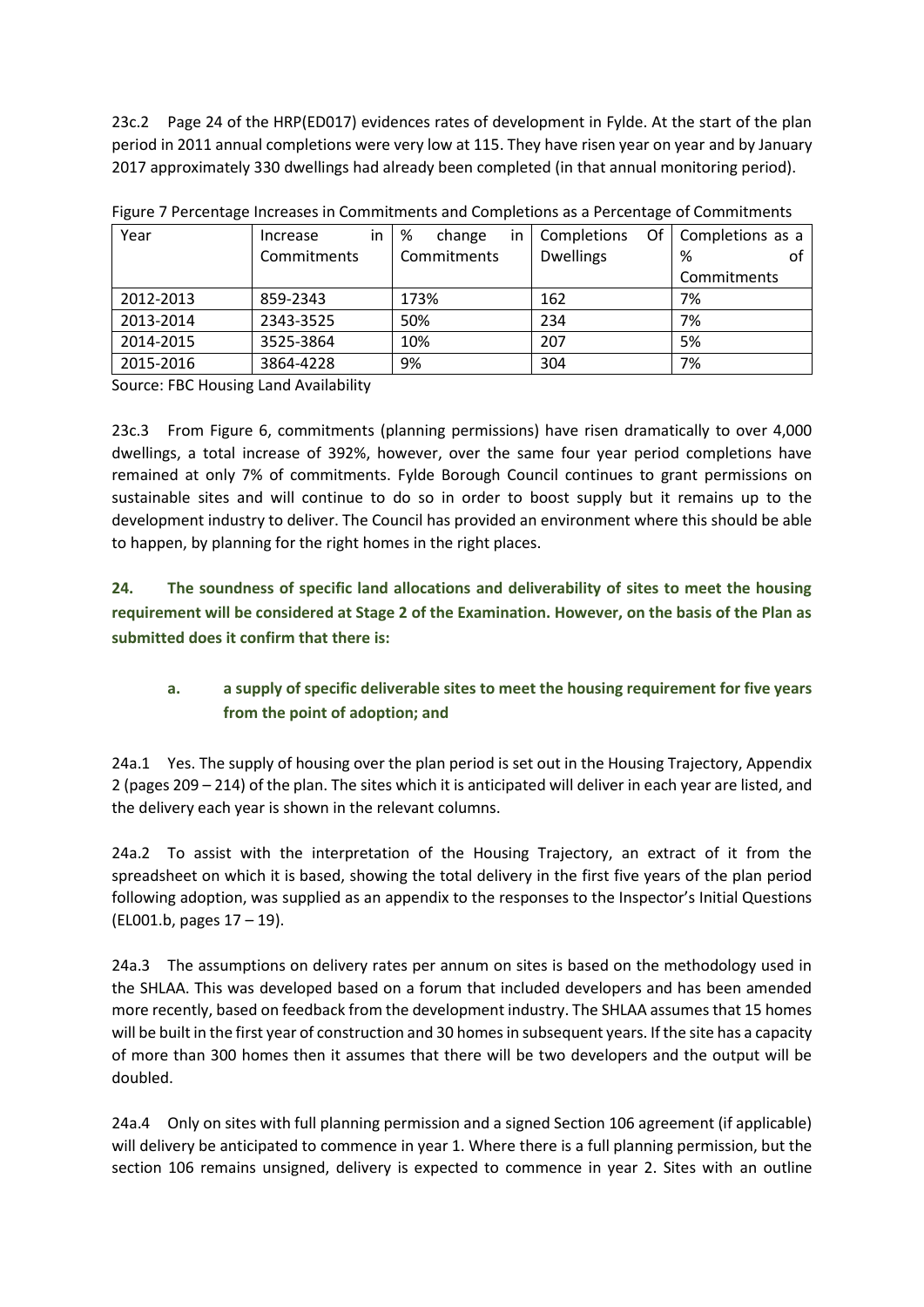permission, but a section 106 remaining unsigned, are assumed to commence delivery in year 3. Likewise, delivery would commence in year 3 for sites allocated in the plan, where a full planning application has been received. Delivery would commence in year 4 on a site allocated in the plan, where an outline planning application had been received. Delivery would commence in year 5 for any sites allocated in the plan, but without the Council having received a planning application.

## **b. a supply of specific, developable sites or broad locations for growth for years 6-10 from the point of adoption?**

24b.1 Yes. The Housing Trajectory sets out the portfolio of sites that will deliver the housing requirement for the whole of the plan period, and the profile of delivery of these sites. From adoption, years 6-10 will be 2022-2027; sites are rolled on from years 1-5 if incomplete following the same methodology.

## **c. If you contend that the plan would not provide for either (a) or (b) above (or both) could the Plan be appropriately modified to address this?**

24c.1 This is not necessary. The plan provides for the development of sufficient homes for the whole of the plan period to 2032. The Housing Trajectory shows that, at the time it was produced, 5,088 homes had planning permission (of which 1,048 had been completed), with an additional 1,848 where the Council had approved a resolution to grant planning permission.

## *Issue 6 – Whether the amount of employment land (60.6 ha gross as set out in Policy DLF1 and 62 ha net in Policy EC1) is appropriate to meet the objectively assessed needs of the Borough.*

**25. Whilst the soundness of individual employment sites will be considered at Stage 2 of the Examination, is the amount of land justified, consistent with national policy and supported by robust and credible evidence?** 

25.1 Considering the tests of soundness as set out in the NPPF at paragraph 182, firstly the Council considers that the amount of employment land meets an objectively assessed development requirement as first set out in the Fylde Employment Land and Premises Study (2012) (ED041a). In addition the amount of employment land also serves to meet an unmet requirement from a neighbouring authority, in this case Blackpool as it is reasonable and consistent with achieving sustainable development.

25.2 Secondly the Council considers that the amount of employment land is justified as it is the most appropriate strategy when considered against reasonable alternatives. Reasonable alternative approaches were first set out in the Fylde Employment Land and Premises Study (2012) (ED041a), at paragraphs 10.33 to 10.40, and an approach and resulting quantum of employment land were recommended to the Council based on robust and credible evidence. In the Fylde Coast Strategic Housing Market Assessment Report (2014) (ED021) and subsequent addenda, the Council again considered reasonable alternative approaches to economic forecasting, based upon proportionate evidence, which variously put the forecast number of jobs between -355 and 148 per annum over the plan period.